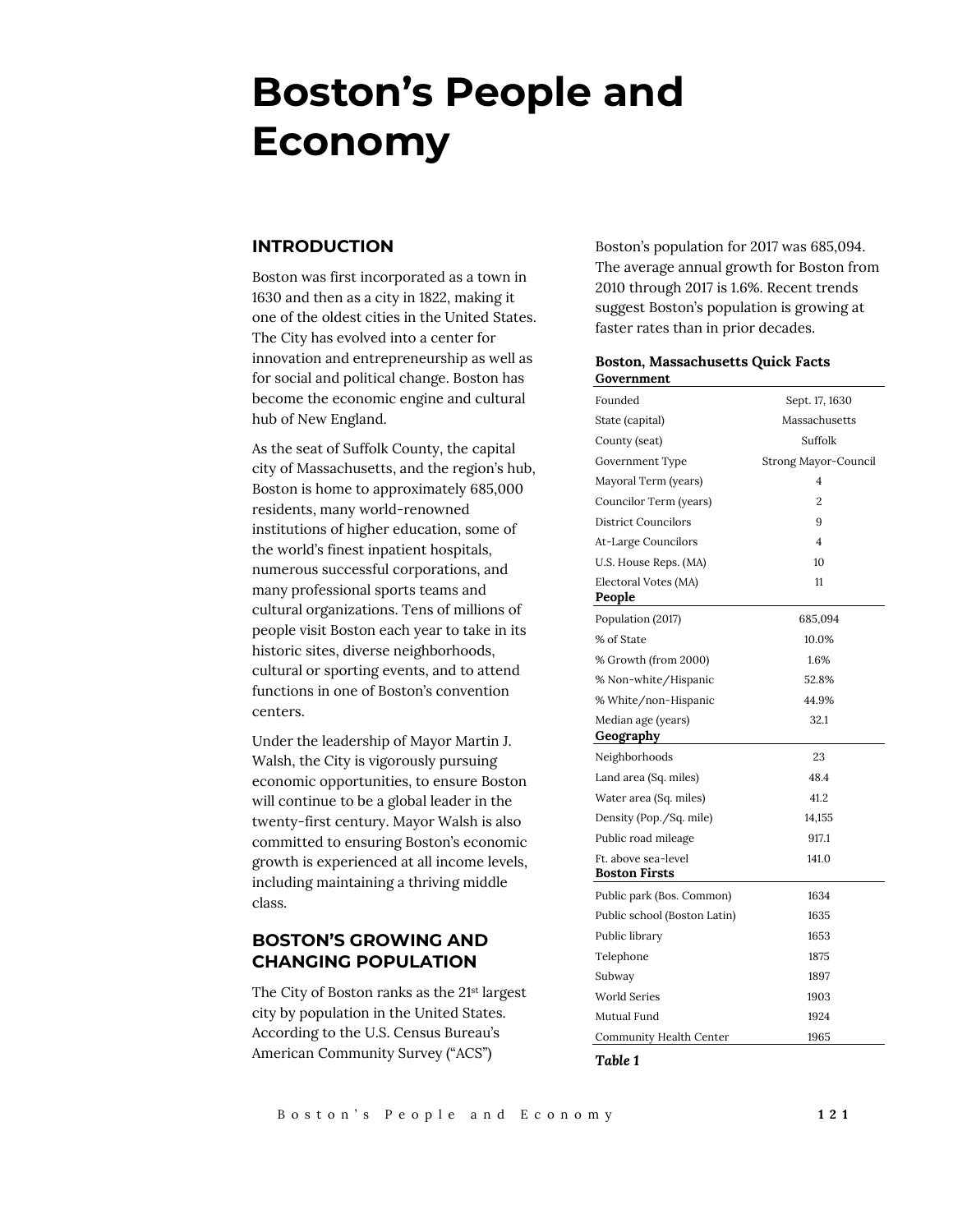Boston is the center of the 6th largest Combined Statistical Area (CSA) in the nation. Metropolitan Boston had 4.8 million people and 2.8 million jobs in 2018.

Over the thirty years between 1950 and 1980 Boston's population declined 30% from 801,444 to 562,994. This decline can largely be attributed to a post-war national trend of suburbanization. Since 1980, however, the Boston's population has stabilized and grown. The 2010 U.S. Census records the city's population at 617,594, representing a nearly 5% increase over its 2000 population and a nearly 10% increase over 1980. The American Community Survey estimates Boston population as of July 1, 2017 at 685,094.



## *Figure 1 - Boston's Population 1950-2010 Census, 2017 ACS Estimate*

With this growth in population has come a change in demographics. A wide range of ethnic backgrounds and countries of origin can be found in Boston's population. The 2010 census results show that nonwhite/Hispanic peoples continue to make up the majority of Boston's population, as they have for the past 10 years.

The 2010 Census also shows that Boston is a relatively young city. The median age in Boston is 32 and children under 19 years

make up 20.9% of the City's population. More than one out of every three persons in Boston is between the ages of 20 and 34 years old. People ages 35 to 54 years old comprise 23.6% of the population and people ages 55 to 64 years old comprise 9.9%. Senior citizens ages 65 and above make up 10.9% of the City's population.

From 2000 to 2010, the number of households in Boston increased by 5.5%. However, the number of households with someone under age 18 decreased by 7%, and the number of households with someone over age 65 decreased by 15%. The number of householders living alone increased by 5%, and the number of nonfamily households (which consists of people living alone and households where no members are related) increased by 11%.

# **BOSTON'S JOBS, LABOR FORCE, AND INCOME**

Boston ranks among the highest in concentrations of employment in the U.S. In 2010, Boston supplied an estimated 657,669 jobs, 96% of jobs in Suffolk County, approximately one out of every six jobs in Massachusetts, and one out of every fourteen jobs in New England. Unemployment in Boston continues to decline from a high of 7.7% in 2009, down to 3% as of February 2019.

With the number of Boston based jobs exceeding the resident labor force by more than double, the city is the recipient of many daily commuters. Between 1970 and 2010, the number of non-Suffolk County residents commuting to jobs in Suffolk County increased over 50% to nearly 350,000. And, as Boston has continually become a better place to live, more residents are choosing to live in the city and commute out for their jobs. From Boston's population low point in 1980 to 2000, the number of Suffolk County residents commuting to jobs outside the county grew over 60% and now represents 28% of the resident county labor force.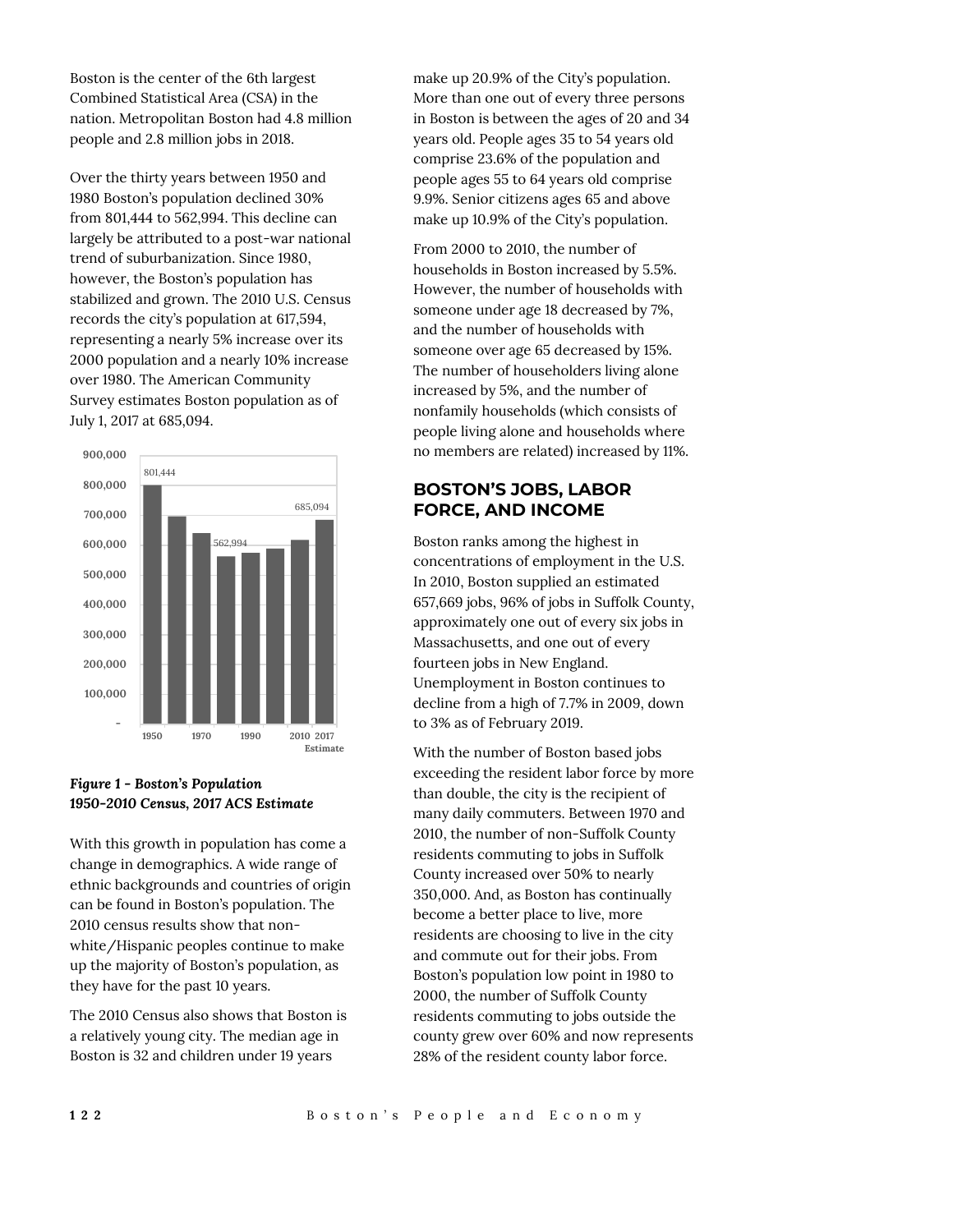

## *Figure 2 – Commuting Patterns of Workers Suffolk County, MA, 1970-2010*

The city's resident labor force has undergone another transformation. Of the 266,505 Boston residents working in 1970, 45% held blue-collar jobs and 55% held white-collar jobs. In 2010, of the 327,561 Boston residents working, those holding blue-collar jobs fell to 32%, and those employed in white-collar occupations rose to 68%. The changing needs of a servicebased economy have resulted in a better educated and more highly-skilled workforce. In 2000, 79% of the adults in Boston had completed high school, compared to 53% in 1970. 36% of adults in Boston had completed college in 2000, compared to only 10% in 1970. 2017 data estimates 86% of adults had completed high school (or GED), and 47.4% of adults had completed college.

| <b>Boston's People</b>               |         |                                   |          |          |          |
|--------------------------------------|---------|-----------------------------------|----------|----------|----------|
| Population                           | 1970    | 1980                              | 1990     | 2000     | 2010     |
| <b>Total Population</b>              | 641,071 | 562,994                           | 574,283  | 589,141  | 617,594  |
| % White Alone                        | NA      | NA                                | 59%      | 49%      | 47%      |
| % Non-White/Hispanic                 | 18%     | 30%                               | 37%      | 51%      | 53%      |
| <b>Black or African-American</b>     | NA      | NA                                | 24%      | 25%      | 22%      |
| Asian                                | NA      | <b>NA</b>                         | 5%       | 8%       | 9%       |
| Hispanic or Latino                   | NA      | NA                                | 11%      | 15%      | 18%      |
| Other                                | NA      | <b>NA</b>                         | 1%       | 3%       | 4%       |
| Income                               |         |                                   |          |          |          |
| Median Household Income              | \$7,935 | \$12,530                          | \$29,180 | \$39,329 | \$49,893 |
| Average Annual Wage (Suffolk County) | NA      | \$15,472                          | \$31,272 | \$55,522 | \$74,881 |
| Education                            |         |                                   |          |          |          |
| % High School Graduate               | 34%     | 35%                               | 27%      | 24%      | 24%      |
| % Some College Completed             | 9%      | 13%                               | 19%      | 19%      | 18%      |
| % College Graduate                   | 10%     | 20%                               | 30%      | 36%      | 44%      |
| Employment                           |         |                                   |          |          |          |
| Labor Force                          | 266,505 | NA                                | 304,507  | 304,224  | 327,561  |
| Unemployment Rate (resident)         |         | 12.8% ('75) 7.8% ('83) 8.6% ('91) |          | 2.7%     | 7.9%     |
| Number of Jobs                       | 576,125 | 572,078                           | 622,433  | 688,077  | 657,669  |
| % Blue Collar Jobs                   | 45%     | 40%                               | 33%      | 31%      | 32%      |
| % White Collar Jobs                  | 55%     | 60%                               | 67%      | 69%      | 68%      |
| % Manufacturing Jobs                 | 11%     | 9%                                | 5%       | 4%       | 1%       |
| % Trade Jobs                         | 22%     | 16%                               | 13%      | 12%      | 11%      |
| % Finance Jobs                       | 13%     | 13%                               | 15%      | 15%      | 15%      |
| % Service Jobs                       | 25%     | 36%                               | 42%      | 46%      | 58%      |

Boston Redevelopment Authority, U.S. Census Bureau, Massachusetts Division of Employment and

Training, Massachusetts Department of Labor and Workforce Development

#### *Table 2*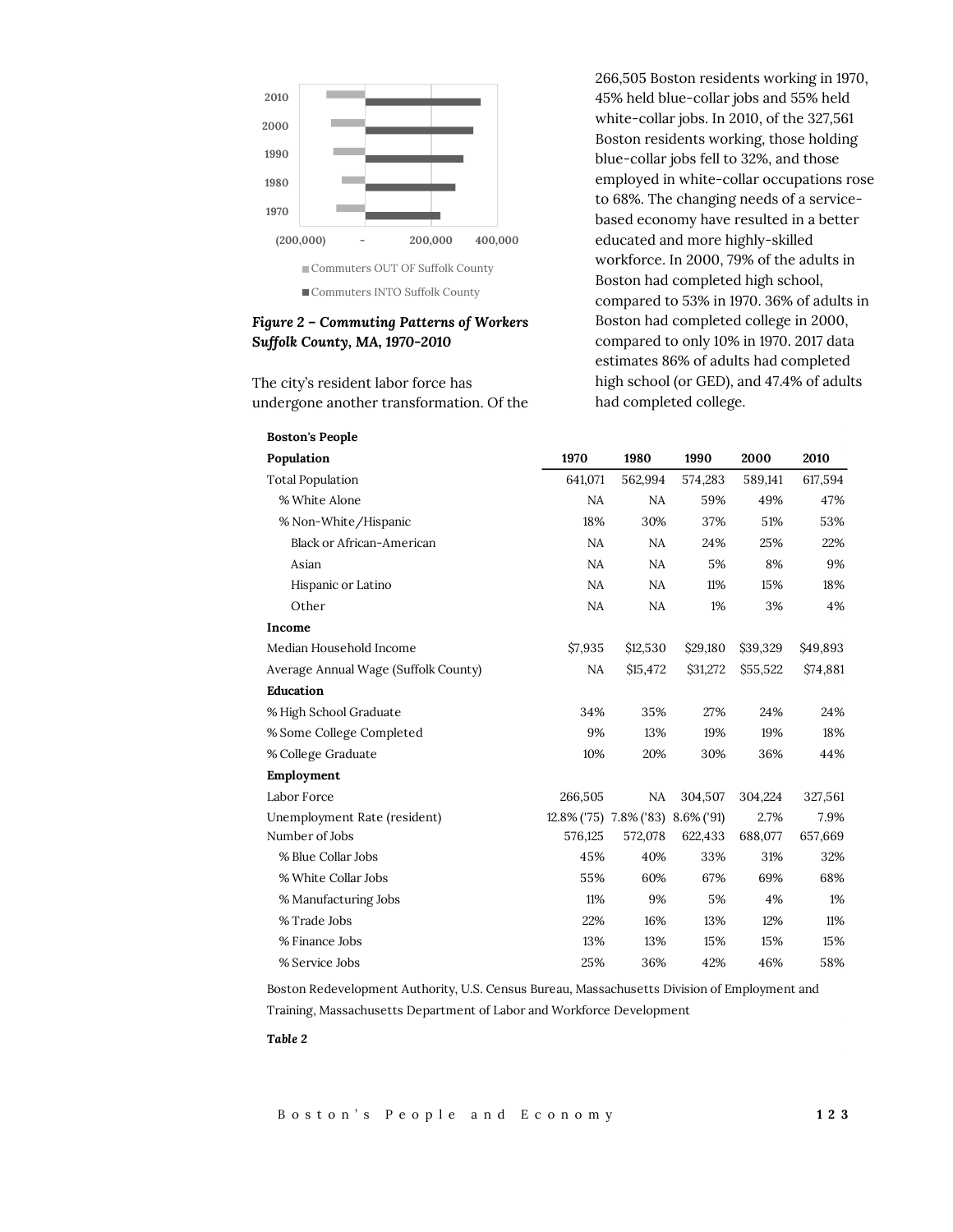Along with Boston's well-educated workforce comes comparatively high household incomes and wages. In 2010, median household income in the City was \$49,893, up 27% from 2000 (Table 2). Median household income in Boston is consistently more than 30% greater than the median household income in the United States. Per capita Personal Income in Suffolk County was \$52,856 in 2010. The average annual wage and salary disbursement per job in Suffolk County was \$74,881 in 2010. Beginning around 1990, wages in Suffolk County began to grow faster than the state and the nation. In 2010, the average annual wage per job in Suffolk County was 32% higher than the average Massachusetts wage and 59% higher than the national average wage.



*Figure 3 –Average Annual Wages in the U.S., Massachusetts and Suffolk County 1980-2010 Census*

# **KEY SECTORS IN THE BOSTON ECONOMY**

## **Transportation**

A key to any city's economic health is its ability to transport residents, workers, visitors, and goods efficiently and safely to their intended destinations, whether in the city or throughout the region.

#### Local Transportation

According to the 2010 census, 36% of households in Boston do not have a vehicle, which makes public and alternative transportation particularly important to city residents.

Boston's public transportation system reaches into every neighborhood of the city whether by trolley, subway, bus, or commuter train. The MBTA provides commuter rail, subway, local and express bus services, and water ferry service to 175 cities and towns in eastern Massachusetts, offering public transit to a population of almost 4.8 million people in an area of 3,244 square miles. The MBTA currently serves about 1.2 million passengers every weekday. The City of Boston will make an annual payment of \$90.7 million to support the operations of the MBTA in FY20. This is in addition to what the City spends on transportation through the Streets Cabinet.

In 2017, for the first time, the MBTA and the Massachusetts Department of Transportation (MassDOT) jointly produced a Capital Investment Plan ("CIP"), integrating the decision-making process around funding allocation and aligning the agencies' goals and program evaluation procedures. The CIP allocates a total of \$17.3 billion in capital investments for Fiscal 2019-2023 across programs by level of priority: (1) improving reliability through maintenance and repair of existing assets (49% of total funding), (2) modernizing assets to meet updated safety or accessibility requirements (29%), and (3) expanding capacity to accommodate increased ridership (12%). The remaining funds are allocated to planning and enterprise services and Chapter 90 funding for reimbursement of municipal roadconstruction (11%).

The MBTA is scheduled to spend \$8.0 billion between 2019 and 2023. Major investments include the Red Line/Orange Line improvements program and the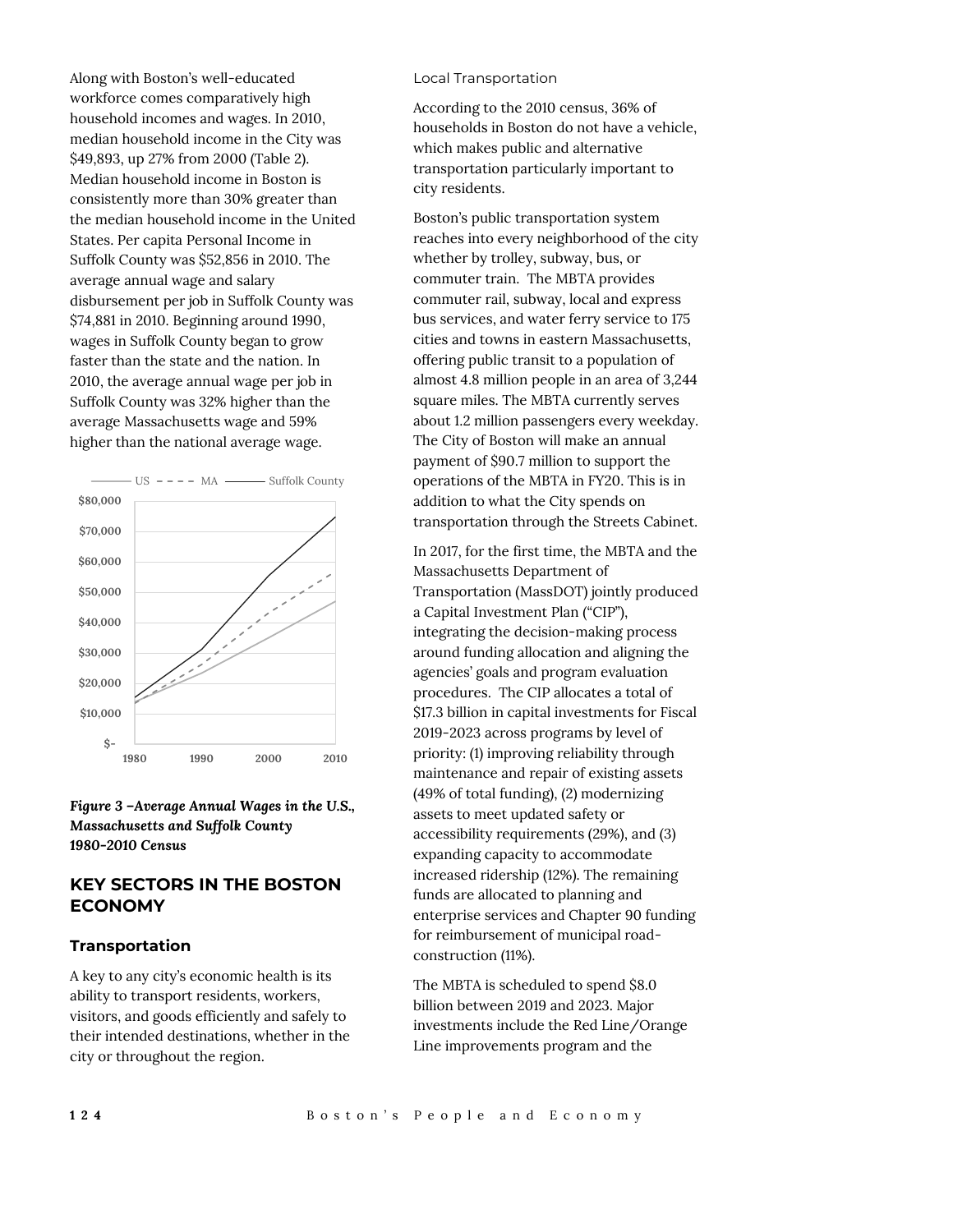Commuter Rail safety and resiliency program (PTC). Major milestones as of 2018 include awarding the \$1 billion Design-Build Green Line Extension contract in November 2017, the arrival of the Green Line pilot cars in March 2018, and beginning construction on Orange Line infrastructure improvements.

In addition to MBTA-specific programs, the CIP designates funding for several other Boston area transportation projects. MassDOT will continue the planning and environmental review phase of the I-90 Allston Interchange Project. This project will replace the I-90 viaduct carrying the Mass Turnpike into Boston through Allston, construct a new commuter rail station, and improve pedestrian and bicycle pathways along Cambridge Street and to the Charles River. Additionally, the CIP designates funding for MassDOT, in cooperation with the Federal Railroad Administration, Amtrak, and the MBTA, to study potential expansions and improvements to South Station.

South Station, one of three major high speed rail terminals on Amtrak's Northeast Corridor ("NEC"), currently hosts high speed intercity passenger rail ("HSIPR"), including Amtrak Acela Express and Northeast Regional services. It is the terminus for Amtrak's Lake Shore Limited service between Boston and Chicago, as well as for MBTA commuter rail, subway and guideway bus services. Potential changes to the Station include improvements to the tracks, platforms, signals and passenger facilities.

Given the needs and preferences of residents, the City has made investments into "greener" transportation for its residents, visitors and employees. In 2018, more than 1.7 million trips were taken on the City's public bike share, Bluebikes. The Boston Transportation Department also regularly counts bike volumes on streets across the City. In multiple locations, bike

traffic accounts for more than 15% of vehicles during peak commute times.

The City itself has moved to limit emissions and increase the fuel economy of its fleet by purchasing hybrid vehicles and requiring new taxi cabs to be hybrids as well. With the national and international rise of carsharing companies, the City is also running an internal fleet-sharing program. FleetHub is a municipal vehicle-sharing program allowing approved City employees to reserve cars, vans, and pick-up trucks for work-related use through an online reservation portal. This innovative system reduces the total number of vehicles needed by the City through crossdepartmental vehicle-sharing and helps maximize vehicle utilization. There are 40 FleetHub vehicles available for use at five different locations. The majority of the vehicles in the program are alt-fuel vehicles – including 21 Gas & Electric Hybrids, 12 Electric Vehicles, and 4 Bi-Fuel Gas & Propane vehicles - and they are shared among 565 active drivers.

National and International Travel

Boston's Logan International Airport is the most active airport in New England. In 2018, Logan served over 40.9 million international and domestic passengers, a 6.6% increase from 2017. Logan Airport is also very important to the economy as a center for processing air cargo.

The Port of Boston provides New England businesses with excellent deep-water port facilities and access to world ports, as well as feeder service to Halifax, Nova Scotia, and New York. In 2018, the Conley Container Terminal (in the Port of Boston) saw record-breaking growth in container volume, setting a new record of more than 298,000 TEUs (twenty-foot equivalent units) shipped through the terminal. The Port of Boston has also become a major cruise ship port, hosting 389,619 cruise ship passengers in 2018, an increase of 0.4% from the year before.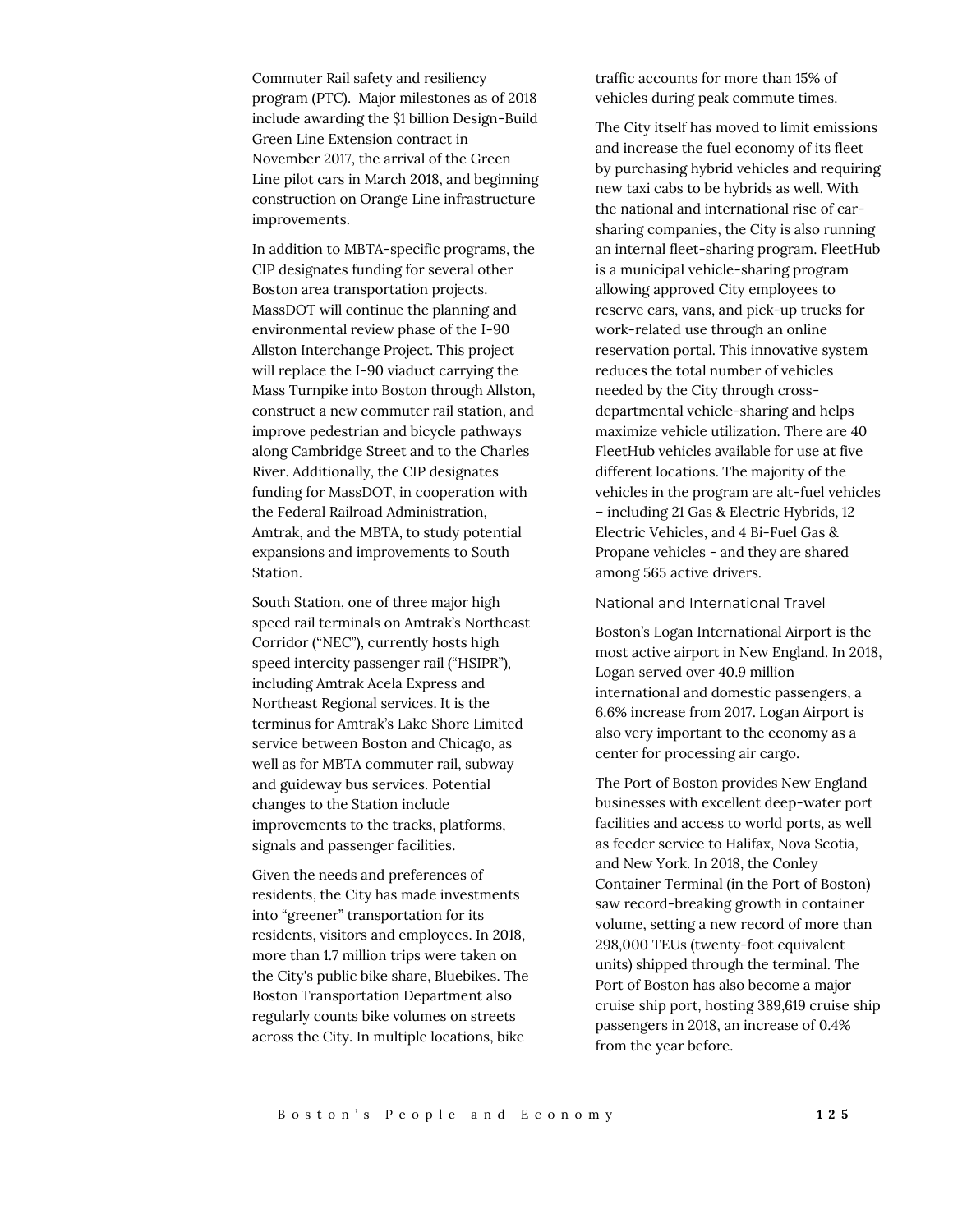## **Higher Education, Healthcare, Life Sciences, and Financial Services**

Higher education, health care, and financial services play a major role in Boston's economy. Boston's job growth was positive across most industries since the recession, but was mostly concentrated in health care and social assistance, professional and technical services, and education. The health care and social assistance industry employs the largest number of people in Boston, 18.3% of total jobs. Educational services is an area of specialization for Boston (7.1% of total jobs), with an employment share three times the national average.

Boston hosts 35 universities, colleges, and community colleges, with a combined enrollment of approximately 150,000 students annually. Included among the city's colleges and universities are some of the finest educational institutions in the country, including Boston College, Boston University, Northeastern University and Harvard University.

These institutions of higher education have a major effect on the Boston's economy. Because many of these students remain in Boston after graduation, the city's educational institutions are a major source of highly-skilled professionals for Boston's workforce. Boston's colleges and universities contribute to the economy in ways beyond providing a work force to city businesses and maintaining a stable workforce of approximately 50,000 jobs.

In 2018, the Boston Planning and Development Agency (BPDA) approved 1.2 million new square feet of institutional development across the city. These new projects were primarily educational and medical developments. They include a new building for Emerson College that will consist of a cultural center, health services center, meeting space, and counseling center, as well as a new Impatient Building

for Beth Israel Deaconess Medical Center in the Longwood Medical Area.

Many of the nation's finest research and teaching hospitals are located in Boston, including Massachusetts General Hospital, Brigham and Women's Hospital, Beth Israel Deaconess Hospital, Boston Medical Center, Tufts Medical Center, and Boston Children's Hospital, as well as 25 community-based health centers. In total, there are 21 inpatient hospitals in the city. Furthermore, the Boston is home to the medical and dental schools of Harvard University, Tufts University, and Boston University.

The Boston metropolitan area remains the nation's foremost region for the life sciences industry. Boston's life science industry benefits from skilled labor force availability, leading universities in basic academic science fields, innovative research and development districts, proximity to major research hospitals, and strategic presence of venture capital resources. The realty group Jones Lang LaSalle ranks the Greater Boston area as the largest concentration of life science researchers (pharmaceuticals, biotechnology, and medical devices) in the U.S., with currently over 3.5 million square feet of tenant requirements and over 90,000 employees.

Many of the country's leading financial services firms are located in Boston, including Fidelity Investments, John Hancock/Manulife Financial, State Street Corporation, and Wellington Management. In 2017, there were over 130,000 people employed in the finance, insurance and real estate industries in Boston.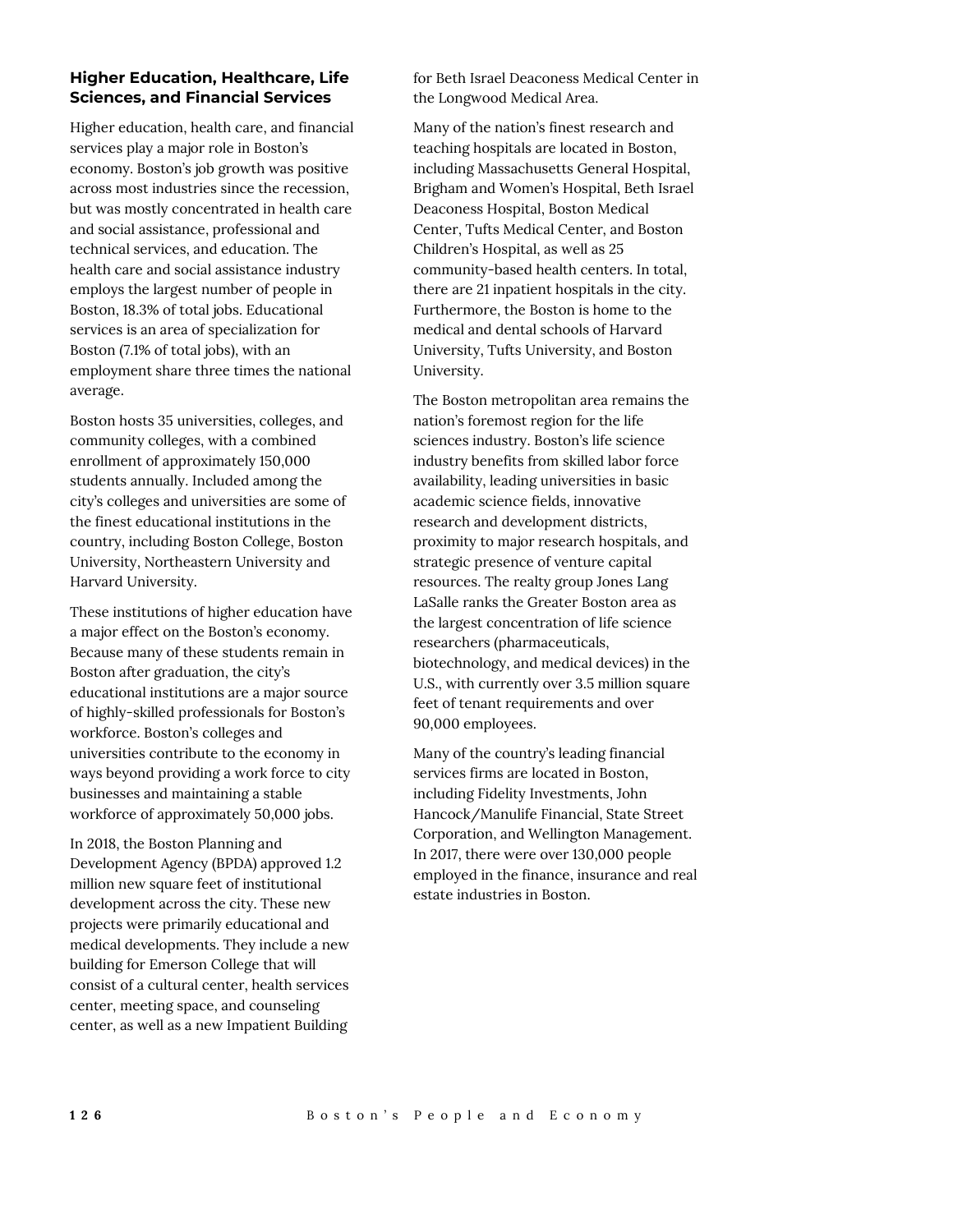| <b>Boston's Total Payroll and Non-payroll</b> |  |
|-----------------------------------------------|--|
| Jobs by Industry - 2017                       |  |

| Industry                                                    | 2017    | Percent |
|-------------------------------------------------------------|---------|---------|
| Health Care and Social                                      | 148,328 | 18.3%   |
| Assistance<br>Professional and Technical<br><b>Services</b> | 101,413 | 12.5%   |
| Finance and Insurance                                       | 94,329  | 11.6%   |
| Government                                                  | 75,807  | 9.3%    |
| Accommodation and Food<br>Services                          | 64,897  | 8.0%    |
| <b>Educational Services</b>                                 | 57,845  | 7.1%    |
| Administrative and Waste<br><b>Services</b>                 | 40,282  | 5.0%    |
| Real Estate and Rental and<br>Leasing                       | 36,927  | 4.5%    |
| Retail Trade                                                | 35,744  | 4.4%    |
| Transportation and<br>Warehousing                           | 34,273  | 4.2%    |
| Other Services, Ex. Public<br>Admin                         | 33,414  | 4.1%    |
| Construction                                                | 20,817  | 2.6%    |
| Information                                                 | 19,439  | 2.4%    |
| Arts, Entertainment, and<br>Recreation                      | 18,245  | 2.2%    |
| Wholesale Trade                                             | 9,821   | 1.2%    |
| Management of Companies<br>and Enterprises                  | 9,687   | 1.2%    |
| Manufacturing                                               | 8,289   | 1.0%    |
| Utilities                                                   | 2,249   | 0.3%    |
| Natural Resources and Mining                                | 349     | 0.0%    |
| <b>Total Jobs</b>                                           | 812.153 | 100%    |

#### *Table 3*

Source: Bureau of Economic Analysis (BEA), Massachusetts Executive Office of Labor and Workforce Development (EOLWD), Employment and Wage (ES-202), BPDA Research Division

#### **Travel, Tourism and Culture**

Boston entertains many types of visitors each year. For those seeking historical sites, museums, sporting events, restaurants, theatre or business conventions, Boston is a great place to visit. According to the Greater Boston Convention and Visitors Bureau, an estimated 21.2 million people visited Boston in 2017. Of those, an estimated 1.7 million were international visitors to Boston and Cambridge.

Boston is an attractive destination for conventions, meetings, and gate shows. The Boston Convention and Exhibition Center (BCEC), located on a 60-acre site in South Boston, contains 516,000 square feet of contiguous exhibition space designed to accommodate larger conventions. This facility, along with new hotel projects in the City, has given a significant boost to the local economy. In 2018, the Boston Convention and Exhibition Center, along with the John B. Hynes Memorial Convention Center, hosted 315 events, with an aggregate of 800,000 attendees, generating 646,000 hotel room nights and \$870 million in economic impact. Boston also has several other sites for small and medium size conventions and conferences such as the World Trade Center.

The Boston area is home to five major professional sports teams: The Boston Red Sox baseball team plays at historic Fenway Park, and the Boston Bruins hockey team and the Boston Celtics basketball team play at the TD Garden. The New England Patriots football and Revolution soccer teams play at Gillette Stadium in nearby Foxborough, MA.

The New England Aquarium, Museum of Fine Arts, Isabella Stewart Gardener Museum, Institute of Contemporary Art, and many other attractions bring in thousands of tourists each year. The city also provides venues for concerts, ice shows, circuses and other entertainment performances as well as street festivals and parades in its neighborhoods and parks.

The large redevelopment of the North Station- Boston Garden area, a 1.87-millionsquare-foot mixed-use development, dubbed the Hub on Causeway, was approved in 2013. Developers Boston Properties and Delaware North officially broke ground in January 2016. Phase I is underway and is due to include flourishes such as the city's largest supermarket, a 15 screen movie theater, 10,000 square feet of outdoor space for a new entrance to TD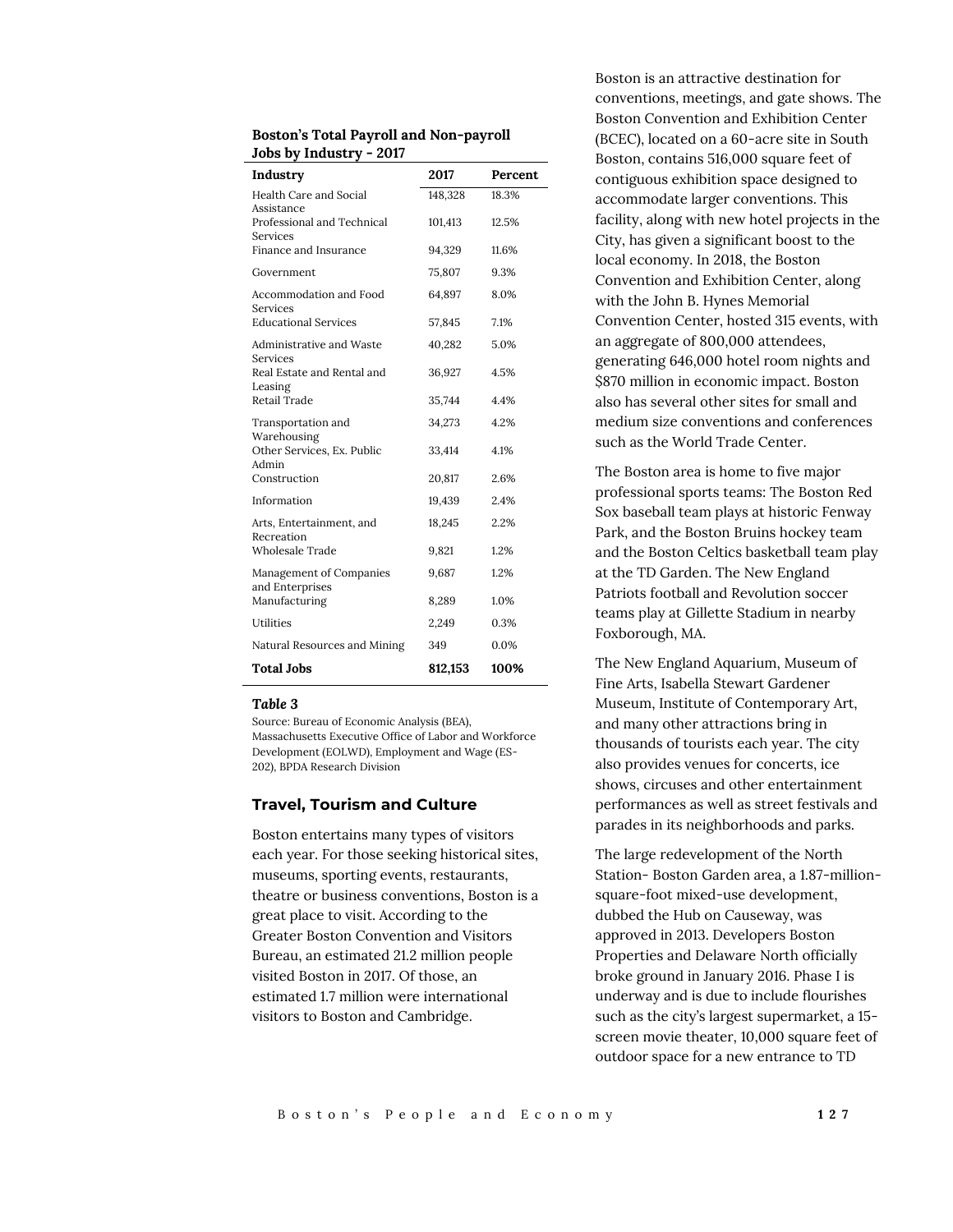Garden and North Station, and 175,000 square feet of what the developers are calling "creative office space." Phase II will include a 440-unit, 38-floor residential tower and a 260-key, 10-floor micro-hotel, and Phase III will be an office tower running to 21 stories. The project site is a 2.8-acre vacant parcel, which was the former site of the original Boston Garden.

# **ECONOMIC HISTORY & OUTLOOK**

During the 1960's, the national economy thrived and unemployment was consistently below 6% in the city. In the 1970's, Boston experienced the same pain felt across the country as the term "stagflation" was coined. The 1980's produced a period of great economic growth. The 1990's gave way to recession again with unemployment over 8% and a collapsing real estate market which transitioned into a long expansion with lower unemployment, more commercial development and increased home values. In the early 2000's, Boston experienced a mild recession along with the rest of the nation but continued to grow afterward. In 2008, the city was swept up with the nation in the "great recession". While Boston and Massachusetts did not fare as badly as some others, especially in the real estate market, the job loss and foreclosures were tough on Boston.

## **Housing**

The housing market is a source of growth for many industries and is a barometer of economic health overall. Since the end of the most recent recession, the housing market has come back unevenly across the country. Boston is faring better than many other metropolitan areas that were harder hit by the recession.

Residential markets continue to show strong growth with increasing prices and stable sales volumes. Lower vacancies and population growth coincide with higher

price levels and rents. The median sales price, adjusted for inflation, for a singlefamily home in Boston increased by 5.3% per year between the fourth quarter 2009 (\$378,050) and the fourth quarter of 2018 (\$600,000), posting a 6.5% increase from the fourth quarter in 2017. Condominium prices climbed 5.7% annually from the fourth quarter 2009 price of \$386,250 to \$635,000 in the fourth quarter of 2018.

Preliminary data for 2018 real estate trends were provided by the City's Department of Neighborhood Development. These data show that the median rent for an apartment in Boston as advertised by the Multiple Listing Service ("MLS") was \$2,448 per month for all apartment sizes and types between January-December 2018, the most recent data available. The citywide median advertised rents in this sample grew 3% compared to rents in the previous year.

A look at the cumulative change in the Freddie-Mac Home Price Index shows that cumulative price changes since December 2003 was negative since March 2008. In September 2013 the cumulative price change turned positive and has remained since, surpassing pre-recession peaks.



*Figure 4 – Cumulative Change in Freddie Mac Home Price Index, December 2003-February 2019*

## **Office Market**

The market for office space is a strong indicator of the local economy. Boston had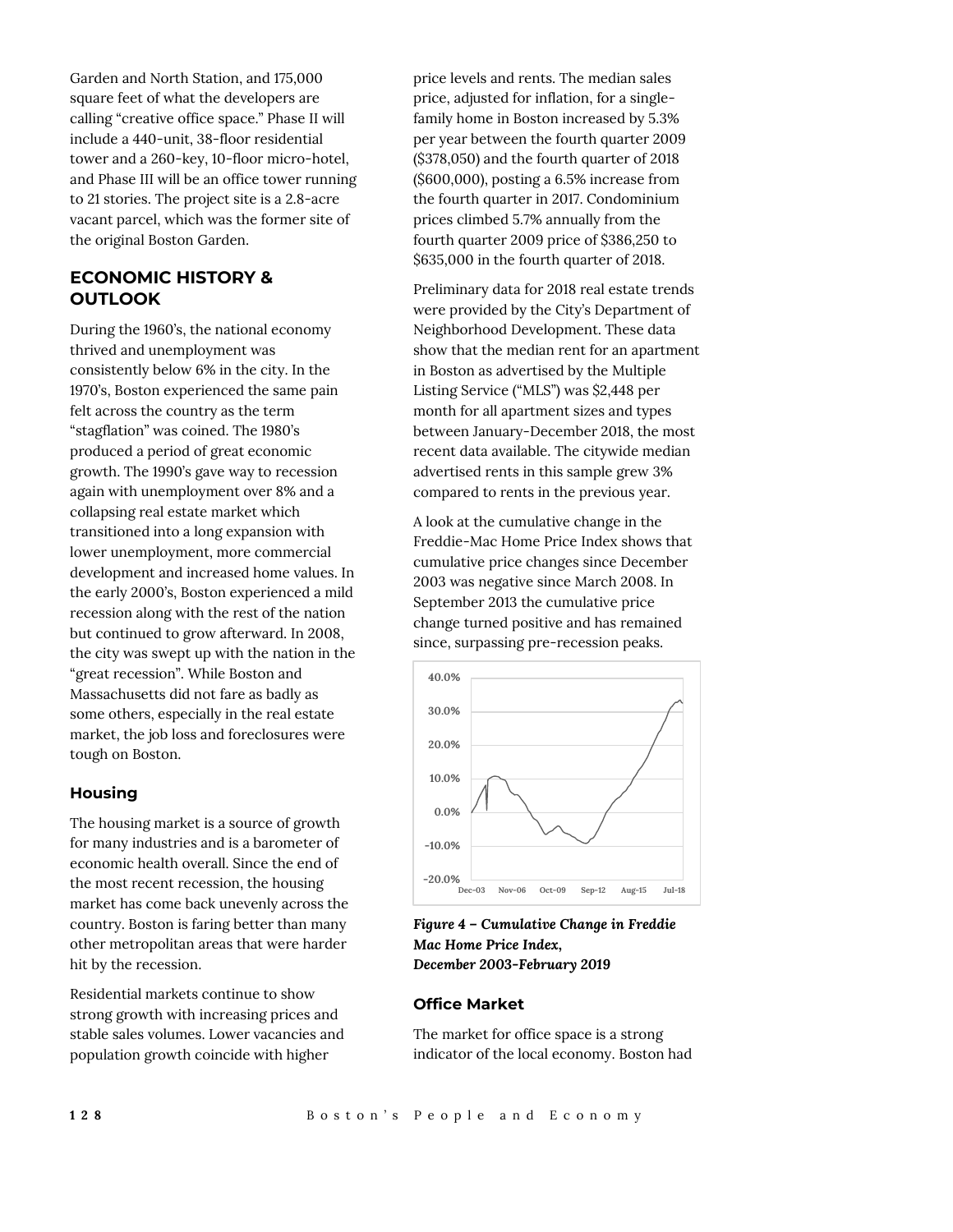approximately 66.8 million square feet of office space in the third quarter of 2018. The City's direct vacancy rate was 6.8%, according to realty firm Jones Lang LaSalle (JLL). Boston's YTD net absorption of office space was 925,664 square feet. Compared to this time last year (third quarter of 2017), YTD net absorption has increased by 247% and the vacancy rate has decreased by 3%. For certain areas within Boston, leasing activity has become more robust. The Seaport District and Back Bay have significantly higher absorption rates than last year. The average asking rent citywide in 2018 Q3 was \$61.63, which remains competitive at \$25 less per square foot on average than the tighter Cambridge office market.

In 2018, the BPDA approved about 4 million square feet of office space, marking the highest level of office square footage annually approved since 1996. The new office developments will be located across the city: Seaport, Downtown, Dorchester, East Boston, South End, and Fenway.

Parcel Q1 at the Boston Marine Industrial Park broke ground in April 2018, and will include 211,700 square feet of office space with ground-floor retail and a public plaza. Also in April 2018, the former headquarters for Boston Globe was approved and is currently being renovated into a 695,000 square feet office building dubbed the BEAT (Boston Exchange for Accelerated Technology). Other projects underway include an office building for Horizons for Homeless and a 218,500 square-foot-office building at 321 Harrison Street in South End, near the Ink Block development. It will sit atop a 300-car garage and include open green space with outdoor seating.

#### **Hotels**

Tourism is a large Boston industry supporting over 64,000 Accommodation and Food Services jobs in Boston for 2017, 8.0% of Boston's total payroll jobs.

The number of hotel rooms built, as well as occupancy and room rate statistics are an indicator of the health of that industry. The number of hotel rooms available in the city has grown dramatically over the last 10 years, increasing from about 14,000 rooms to just above 20,000 rooms. Much of this was in response to demand resulting from the construction of the Boston Convention and Exhibition Center (BCEC). The BCEC and the smaller Hynes Convention Center produce considerable demand for hotel nights. The 326-room YOTEL opened in the Seaport District in 2017 and the 205 room AC Hotel by Marriot opened in March 2018 in the South End. As of December 2018, Boston had 87 hotels, with an average daily room rate of \$270 per night. According to the Pinnacle Perspective Monthly Report, the average occupancy rate of hotels in Boston was 79.4% over the past 10 years. It reached a year-to-date average of 84.4% in November 2018.

At the start of 2018, 325,000 square feet of hotel development was under construction in Roxbury, the West End, and Brighton, including the 100-room Marriot on Melnea Cass Boulevard, the 220-room Courtyard Marriot Hotel on Beverly Street, and the 162-room Cleveland Circle hotel on Chestnut Hill Avenue. The Courtyard Marriot Hotel finished construction early in 2018 and opened with 220-rooms near TD Garden in the North End. The AC Hotel in Cleveland Circle was finished in April and opened its 162 rooms in June as part of the greater development plan for "the Circle". Another AC Hotel opened in the South End near the Ink Block development as a 205 room boutique hotel with a fitness center and meeting space that can accommodate up to 140 people.

In the Back Bay, the Four Seasons Hotel at One Dalton Street, which will include 215 rooms and 41 suites, is expected to open in early 2019. Additionally, two hotels in the Seaport district have broken ground: Marine Wharf and Omni Hotel. The Marine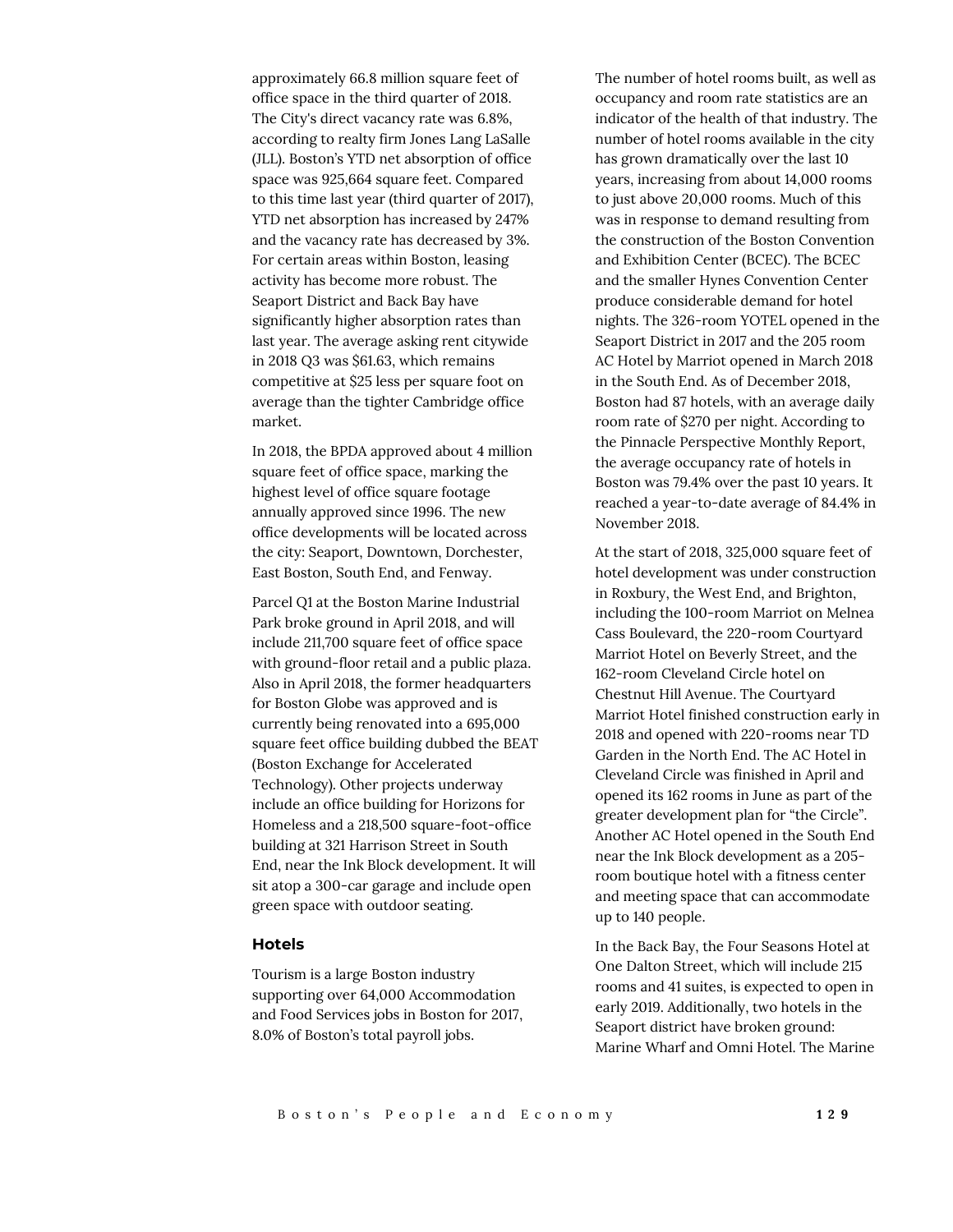Wharf project will a include 245-room Hilton hotel and a 166-room Homewood Suite. Nearby, the Omni Hotel will feature 1,055 guest rooms and 52 suites, with an allday restaurant, fitness center, spa and the largest hotel ballroom in the Seaport. It is set to open in early 2021.

## **Development**

There are many long-term economic development projects proceeding in Boston. These include plans to develop the East Boston and South Boston waterfronts, further enhancements to Boston's neighborhoods through the Empowerment Zone and Main Streets initiatives, and continuing development of retail and business districts citywide.

Longwood Center, a \$350 million project located in the heart of the Longwood Medical and Academic Area, added 350,000 square feet of R&D space in Boston's strongest life sciences cluster. One-third of Longwood Center has already been leased to Dana Farber.

The Raymond L. Flynn Marine Park (RLFMP), formerly the Boston Marine Industrial Park, consists of over three million square feet of developed real estate. RLFMP continues to sustain robust industrial uses such as ship repair, seafood processing=, and design wholesale business clusters, along with small scale manufacturing and life science research and technology companies. The BPDA submitted a proposed update to the RLFMP Master Plan to the Commonwealth of Massachusetts for approval in 2018. The proposed Master Plan update will increase the existing zoned Floor to Area Ratio (FAR) from 2 to 4, allowing for additional density and development potential. The BPDA also released an RFP to redevelop a vacant 30,000-square-foot building into an anticipated industrial R&D facility containing 80,000 to 100,000-square-foot, which would be allowed under the proposed zoning change.

Construction was completed on the core and shell of a new 120,000-square-foot R&D industrial building in January 2019 at the RLFMP. The developer intends to break ground in spring 2019 on two additional industrial R&D buildings each consisting of 120,000 SF for a total build-out of 360,000 square-foot.

A new state-of-the-art seafood processing facility in the Massport Marine Terminal (MMT) in the RLFMP broke ground in 2018. Currently operating from three separate facilities in Boston and Peabody, long time RLFMP tenant Stavis Seafoods will consolidate its operations into the new 120,000-square-foot seafood facility. The developer also expects to break ground on a new cold storage facility and parking garage on MMT.

Revitalization of Boston's neighborhoods occurs through organizations such as Boston Main Streets Program. Main Streets is a partnership between the City and the National Trust for Historic Preservation to improve the local business climate in neighborhoods. The program provides businesses with resources for storefront improvements, programs and training, and local events and promotions to support local businesses. There are currently twenty Boston business districts participating in the Main Streets program. In FY18, 110 new and expanded businesses opened in Main Streets districts, creating 525 new jobs. Business assistance was provided to 2,497 small businesses. 1,175 special district promotional events generated over 28,446 volunteer hours and the local Main Streets Districts storefront occupancy rates were at an average of 95%.

Twenty-four new or expanded supermarkets have opened in Boston neighborhoods since 1992, bringing the total to 54, with several more projects underway. Among the projects currently under construction is a 60,000 square foot Star Market at the Hub on Causeway at TD Garden. Once complete, this Star Market